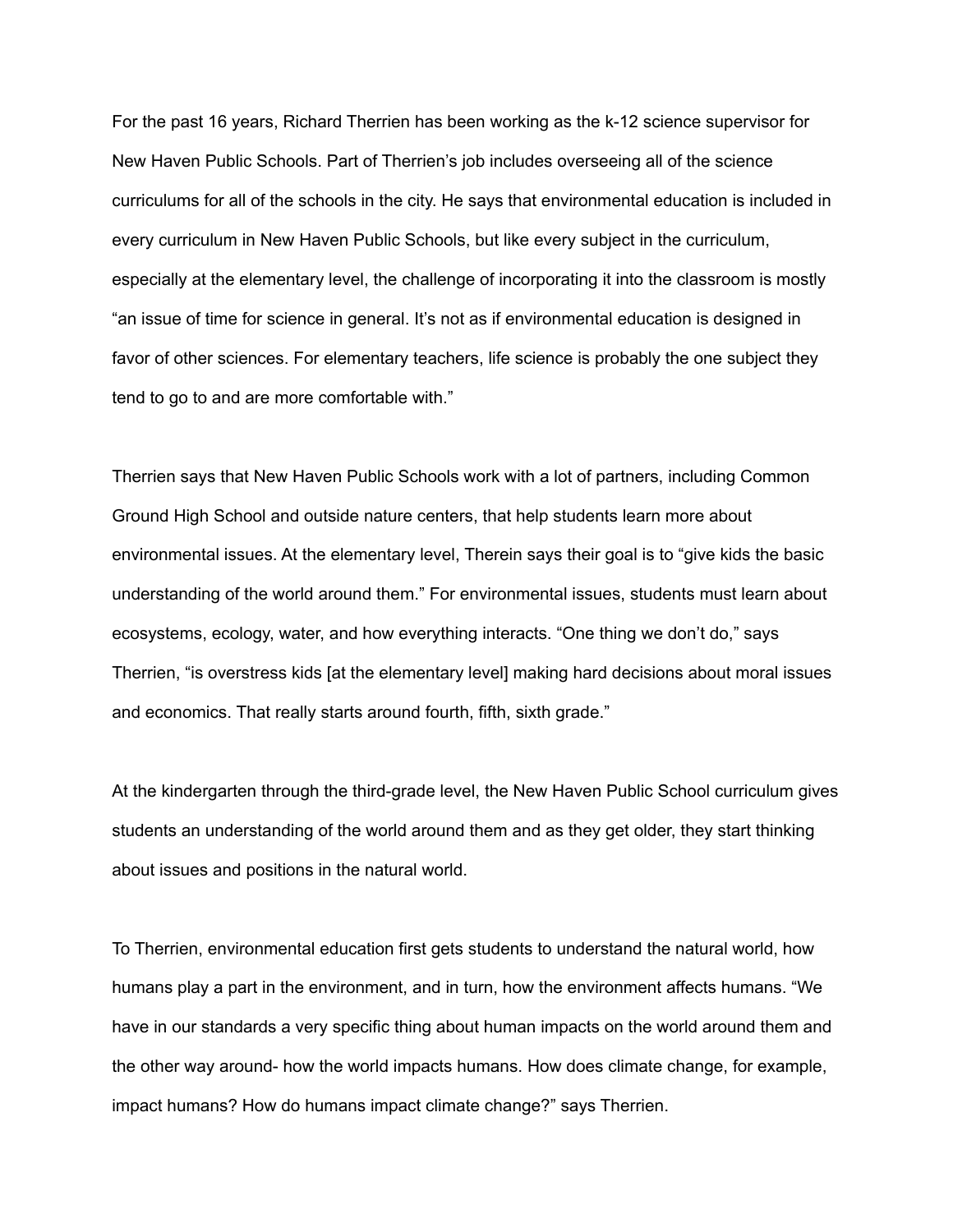He adds that environmental education is also connected to the students themselves, what they care about, and what impacts their life. "About 10 years ago I got frustrated with the state standards because they talked a lot about water pollution, but not about air pollution or climate change. They didn't talk about soot in the air giving kids asthma, which has been a problem in New Haven," says Therrien. "Those are the kind of things that we try to make sure to incorporate into our curriculum.

In order to effectively tie environmental education into a curriculum, it's important to understand how children understand science. Therrien says that children start with understanding the things that are directly connected to them and start to expand their ways of thinking. "I tell teachers that you have to start local and then move out. It's tough to get a first grader to care about polar bears 20 years from now when they're having trouble finding clean drinking water."

The environmental curriculum begins by teaching students about plants and animals in kindergarten. They move on to talking about land, water, and erosion in second and third grade. Third grade, Therein says, is when students begin learning about weather and climate. This curriculum is designed to begin teaching students about abstract concepts, like climate after they can conceptualize it, which is usually around age eight. "One of the reasons why we wait so long is because to understand weather and climate change, you're trying to learn abstract things that are not in your view. You can't see an air mass. You can't see the wind from the Rockies come down. Those are things the kids can't directly experience," says Therrien. Each year, the students learn more about these abstract concepts, until sixth grade, which according to Therrin, is "really all about environmental science" because the students can understand it at that age.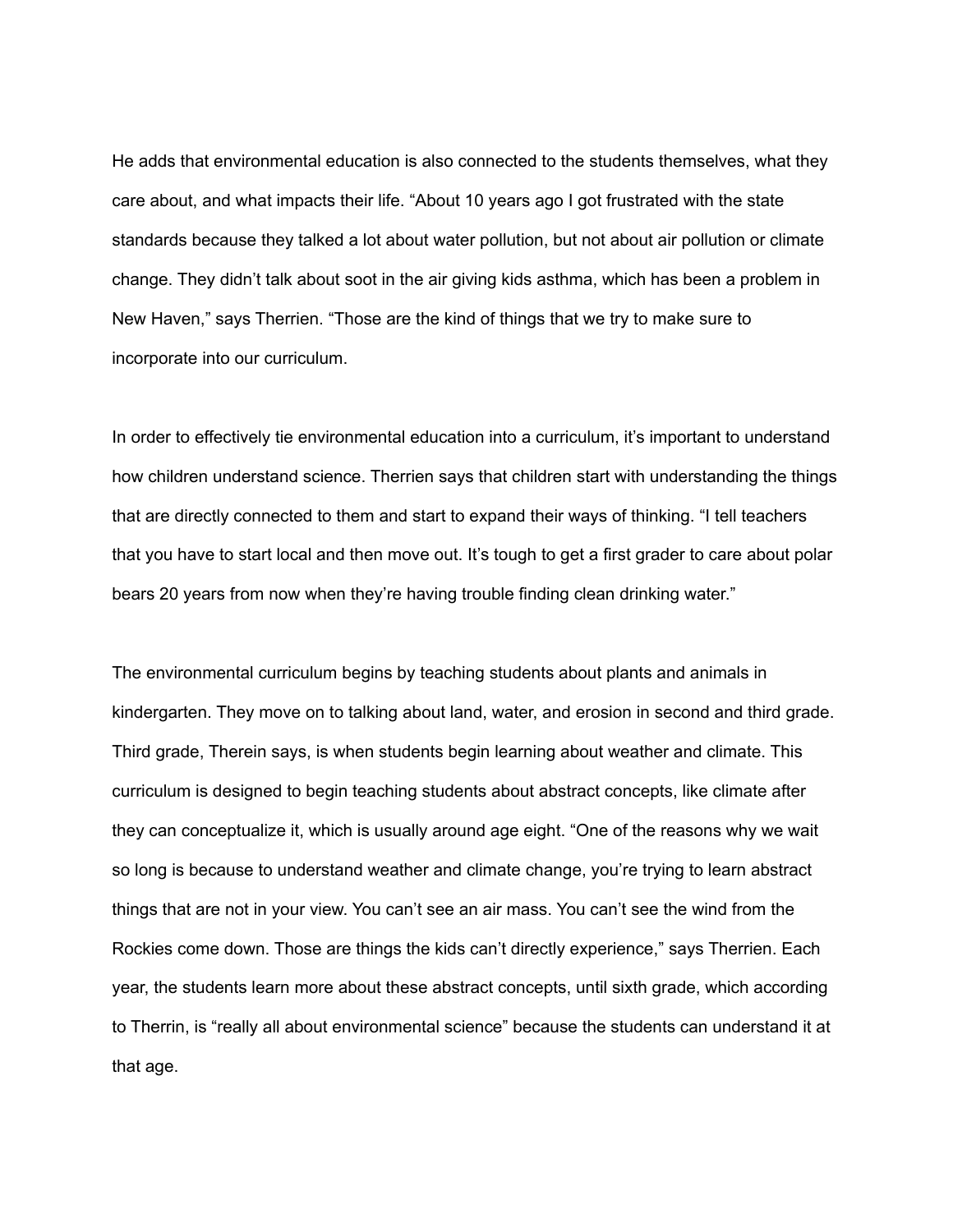In order for teachers to bring science into their classrooms, they focus on current events and weather, but Therrin says New Haven Public Schools have a specific set of national standards that talk about the human impact in almost every grade, starting in fourth grade and moving up. This ensures that there's something to focus on in each grade. The hard part, Therein notes, is that there is such a wide variety of environmental issues, it's impossible to focus on everything. "There's tons of other issues that we've got to worry about for our students." One of the advantages of the New Haven Public School curriculum is there is a sixth-grade course and a ninth-grade course that focuses almost exclusively on environmental issues, which are required classes for every student.

In the ninth-grade class, students complete a project called "The Energy Forum" where each group has an energy source and they have to imagine they live in a perfect town with a lake for hydropower, a tide for tidal power, and wide fields for solar power. "It's the most idealistic town, so which energy source would you pick? We make it simplistic in order for [the students] to have the debate on the scientific terms equally," says Therrien.

In addition to the ninth-grade project, about 8,000 students from New Haven participate in a city-wide science fair every year. Almost every school sends a project. Therein says that students pick their projects around January and February and about 200 work with mentors at Yale and other businesses. The students do projects at the school level in April. Each school gets about eight or nine spots to send projects to the city fair in May, typically held at Yale Commons. "A good third to one-half of projects are usually about some type of environmental issue."

Because of its focus on science and environmental education, many students who graduate from the New Haven Public School system enter college looking for a career in the STEM field.